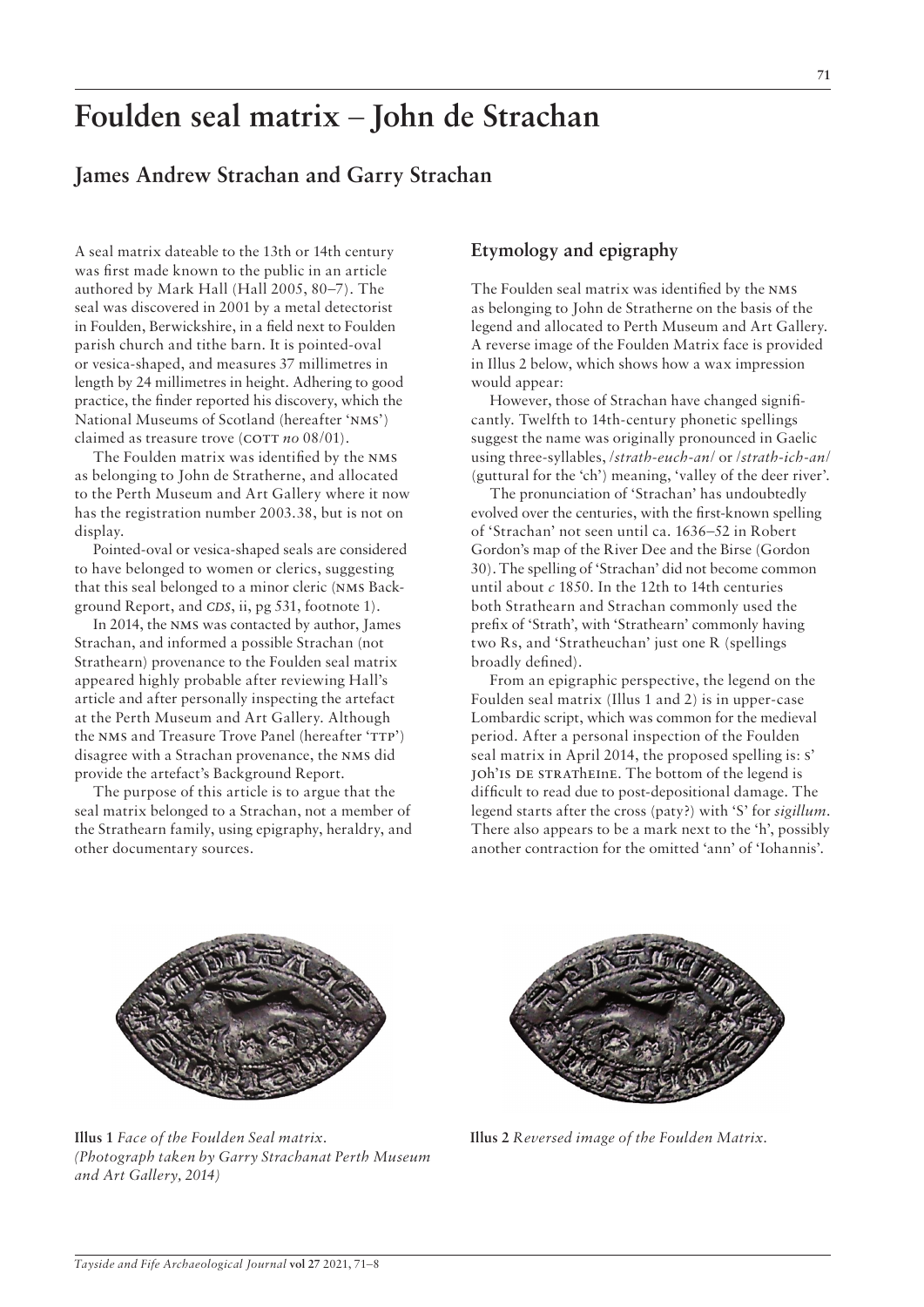The first letter of the surname, or more appropriately territorial designation, is an 'S' on the bottom-left of the legend (Illus 2), which is located just below the left-horizontal at the rear heels of the stag. This 'S' wraps into the upper-horizontal of the legend and spells 'Stratheine'.

The 'n' in 'Stratheine' is argued to be a second 'R' in the surname by officials at the NMS and TTP, which would suggest a Strathearn provenance. However, nms/ TTP have presumably misread the separate letters 'I' and 'n' as a single letter R. The reverse image of the seal (Illus 2) shows that the letter bears no resemblance to the 'R' in 'Strath', and is clearly an upper-case Lombardic 'N,' which is recognisable today as a lower-case 'n.' This suggests a Strachan provenance to the seal matrix.

Perhaps the least critical element, the Foulden seal matrix bears the Christian name of John. The forename of John was not a name associated with the earls of Strathearn or their family (nms Background Report). However, it is well established in the 'de Strachan' family during the 13th and 14th century [*Dunfermline Registrum*, *nos* 86, 87 (*c* 1278); *SAS, no* 1274 (7 Aug 1309); *RRS,* vi, 377 (2 Jul 1315); *Panmure Registrum,*  ii, 158–9 (before 1325); and *RMS,* i, 213 (1365–66)].

Epigraphic dating and analysis of the Foulden seal matrix were not conducted by the nms, which would normally be part of a formal investigation. Instead, the nms used non-destructive x-ray fluorescence testing in 2002, which concluded the results were consistent with a 14th- to 15th-century date.

Garry Strachan, Member agra, conducted an epigraphic analysis of the seal matrix lettering against examples by Kingsford (1929). He found the script engraving to be consistent with examples from other seals dated about 1320. Combined with the prior metal analysis conducted by nms researchers, a conflation of both sources seems to confirm an early 14th-century engraving.

Our initial examination based upon an etymological and epigraphic analysis of the artefact suggests the seal matrix belonged to a Strachan, not a member of the Strathearn family. Unfortunately, the proposed spelling on the seal matrix differs from those listed in Tables 1 and 2. Therefore, given the variations in the spellings of 'Strathearn' and 'Strachan' in documented sources, additional evidence from heraldry and other sources is required.

While the inscription on the Foulden seal matrix's legend certainly appears to be a variant of Strachan, the heraldry is more definitive (pers comm, Dr Bruce Durie).

# **Heraldry**

The Lyon Register was established under authority of the Lord Lyon King of Arms in 1672 by an act of the Scottish Parliament requiring all Scottish coats of arms to be registered in it. Prior to 1672, Scottish arms were unregistered and loosely differentiated among the various cadet lines of the family*.* These older arms, generally shields alone, have been found on various

grants and charters, have been recorded in private rolls, and have been carved into stone or wood on monuments and buildings or painted on glass/plaster, *etc*.

There are striking similarities between a 1309 seal of John de Strachan and the Foulden seal matrix. Both stags (Illus 3 and 4) are *courant* (running) to *sinister* (heraldic left, but the viewer's right). Regarding the 1309 seal, the stag is between three cinquefoils (five petals). While the stag on the Foulden seal has two sexfoils (six petals) below its stomach, and two cinquefoils fore of the stag's legs.

Regarding the 1309 seal of John de Strachan (Illus 3), the characters,  $viz + SIGILL$  IOhanis DE STRAVChIN are quite widely spaced and look nothing like an actual seal's legend. The form Strauchin is not a form that was found in the 13th-century, which would suggest that the name was known from the charter to which it was attached (now lost), not from the seal itself. Moreover, the drawing of the charges is very delicate and precise, and for the stag beautifully done, *ie*, entirely different from a real seal (pers comm, Maxwell Findlater).



**Illus 3** *1309 Seal of John de Strachan. (Reproduced by permission of the National Archives of Scotland from Hutton's Sigilla, Papers of the Society of Antiquaries of Scotland, GD103/2/15.)*



**Illus 4** *Drawing of the Foulden seal matrix found in Berwickshire (2001). (Drawn by Garry Strachan)*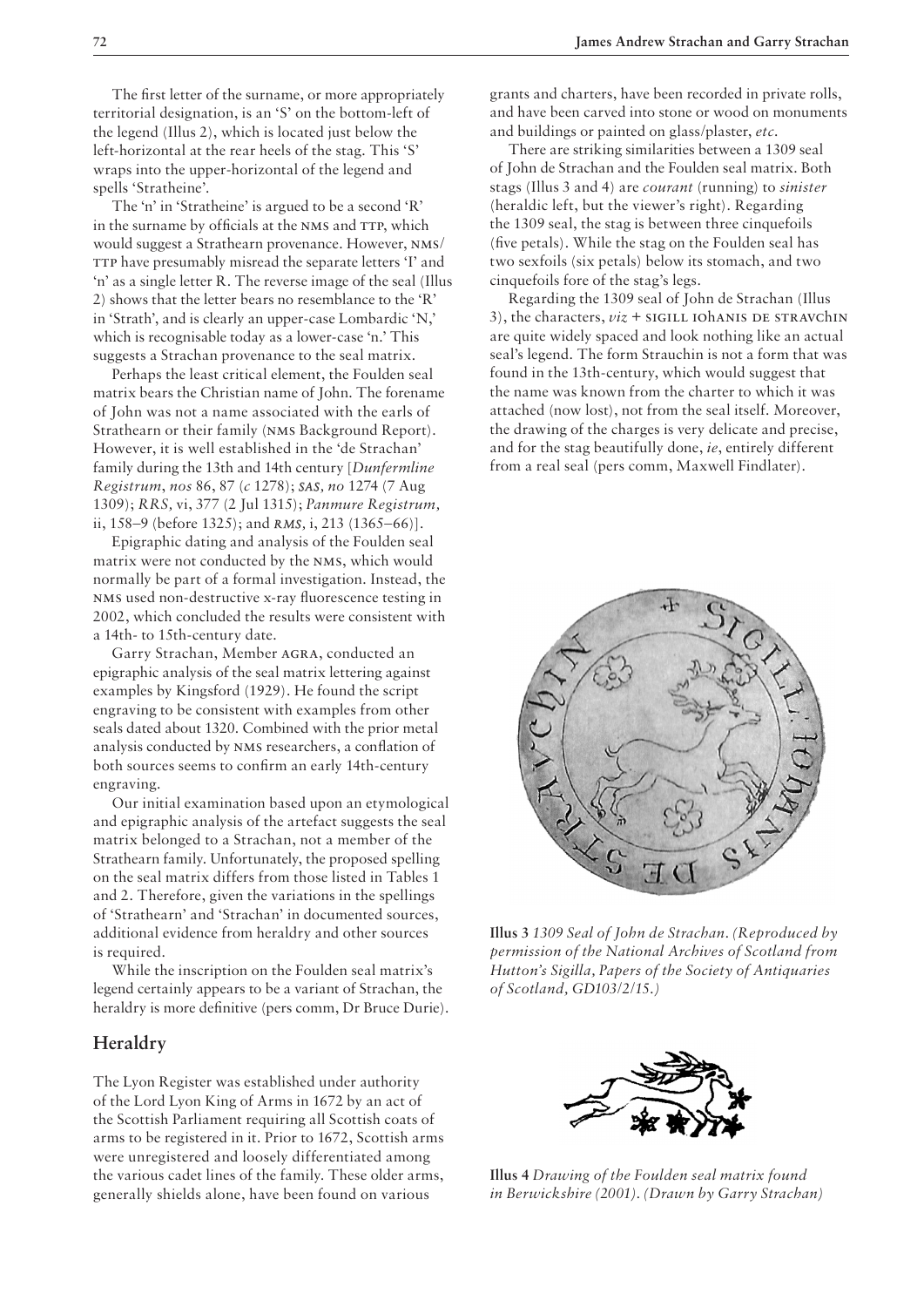The Foulden matrix lacks any heraldic connection to the earl's of Strathearn, whose heraldry is two chevrons or chevronels (broad and narrow inverted 'V's respectively), which is acknowledged by in the nms Background Report. Further, there are no cadet lines of the earl's of Strathearn that share similar characteristics as provided in the Foulden seal. Since seals in the 13th and 14th centuries varied greatly among members of the same family, the conclusion of the nms, based on its reading of the inscription, is that the seal matrix is non-heraldic but belonged to an unknown person connected to the earls of Strathearn. However, although the Foulden matrix is not on a conventionally shaped shield, the design can be considered heraldic (pers comm, Maxwell Findlater). Therefore, a comparison of Strathearn and Strachan seals must be made.

The Strathearn comital seals (*SAS*, *nos* 2733–2741) all show two chevrons except for the first (*SAS no* 2732) which is unclear and is suggested as 'nine billets (5, 3, and 1). The final seal for a Robert, who was not an earl (*SAS*, *no* 2742), is described as 'a chevron between three indistinct charges.' Statistically, nine of eleven Stratherne seals in *SAS* incorporate a chevronel (81%); and approximately 75%–85% of all 14th-century Stratherne seals have a chevron. This demonstrates that heraldic elements were fairly consistent on 14thcentury Strathearn seals. A review of Strathearn seals in *SAS*, *SHS*, and Laing, *Seals*, i and ii, confirm that no Stratherne seals and armorial bearings contain a stag or foils evident on the Foulden seal matrix.

To the contrary, the 'de Strachan' family have a long history of incorporating both stags and foils in their armorial bearings and seals. Indeed, the Foulden seal matrix with its stag and foils more closely resembles Strachan armorial bearings and seals.

The Strachan seals in *Scottish Armorial Seals* are *SAS*, *nos* 2713– 2723 (Illus 3). Further seals *(SAS, nos* 2715, 2721, 2722) show a stag *trippant* (walking, facing the reader's left, with a right foreleg raised and all others on the ground), *SAS*, *nos* 2719, 2720 has a stag *lodged* (lying down, but with head raised), and *SAS*, *no* 2723, has a stag *couchant* (same as lodged). In *SAS*, *no* 2715, noted above, for John Strachan of Thornton, the stag *trippant* is accompanied by 'a cinquefoil in sinister chief' (located in top right side of the shield).

Among the odd seals is *SAS*, *no* 2713 with a cross patée (a cross with splayed or broad ends) between four stars for Ego (Hugh) de Strochovn(?). There has been much debate about this particular seal on the Ragman Roll. Bain provides a list of names, including Ego, who paid homage to Edward i on 28 August 1296 [*CDS*, ii, 200; and App, i, 2, (8)]. McAndrew (1999, 686), states that Bain indexes under Strachan, but this is clearly untrue as Bain indexes under Strathhathe 'of Perthshire.'

Also, in *c* 1530, *SAS*, *no* 2716 is for Agnes, probably a wife, showing 'Ermine, a chief?' (Ermine is a fur-type pattern on the shield consisting of a white background with black markings representing the winter coat of the soat, a species of weasel; with the chief, *ie*, a band in the top third of the shield, blank). As a wife, she would generally use her own arms on her seal. Agnes's seal appears to be closely associated, in fact identical, to Menzies or Manners family (*SAS, nos* 1958–1963) within a similar time frame (*c* 1511 to 1573). This appears to indicate she is using her husband's seal.

Finally, there are two entries, *SAS*, *no* 2717 for Master James Strachan, Parson of Fettercairn, Canon of Aberdeen, in 1541, and *SAS*, *no* 2718 for Master James Strachan, Canon of Aberdeen, in 1566, both showing 'on a chief three cinquefoils'. In *Scottish Heraldic Seals*, we find a seal (*SHS*, *no* 623/13) for Thomas Strachan of Carmylie, bearing in 1547 'on a chief three cinquefoils', in fact the same as that of Master James.

The Carmylie seals and heraldry (as well as their cadet lines) omit the stag found on other Strachan seals perhaps to reflect the family's disinherited status from the barony of Strachan (*RRS*, v., *no* 76).

Turning to Armorials, in the *c* 1565 Slains Armorial we find on folio 222, 'Stratachin of Manbodo' (*ie*, Monboddo), next to 'Stratachin of Thorntoun'. In both, the stag is *trippant* (possibly courant) and Monboddo has a cinquefoil (rose with five petals) between the attires (antlers). The Hague Roll (*c* 1592) has similar entries for Strawachin of Thornton, on a shield a stag *trippant* (possibly courant); Strawachin of Monboddo, similar to Slains has a stag *trippant* with a cinquefoil between the antlers; Strawachin of Brigton, on a shield, a crescent, and in chief three quadfoils (flower with four petals); Strawachin of Dillievard, has a stag head centred between his antlers a star of five points. Lord Crawford's Armorial, or Crawfords Secondus, has Strachan of Thornton, a stag *trippant*. The particular interest here is that there are a number of representations of Strachan arms which also incorporate stags and roses/foils. If we disregard Agnes's seal for reasons previously discussed, then over 90% of Strachan seals and coats that date from *c* 1296 to *c* 1565 incorporate the use of a stag and/or foils.

As discussed previously, the etymological meaning of Strachan was Valley of the Deer River (*ie*, /*stratheuch-an*/), and since virtually all Strachan coat of arms incorporate a stag as the main heraldic achievement they are best described as *canting arms* (*ie*, derived from the literal meaning or sound of the name).

Alex Maxwell Findlater in *The Armorial of Sir David Lindsay of the Mount* (Heraldry Society of Scotland, 2018), vol 2, 257 gives an account of the origins of the Strachans. He suggests that they were in origin the keeper of the forest for Gifford, hence the use of the stag on their arms; this would mean that the Strachan arms were not canting but related to their occupation. This theory, however, is difficult to reconcile for several reasons.

The only mention of Gifford being associated with Strachan are on the original grant from King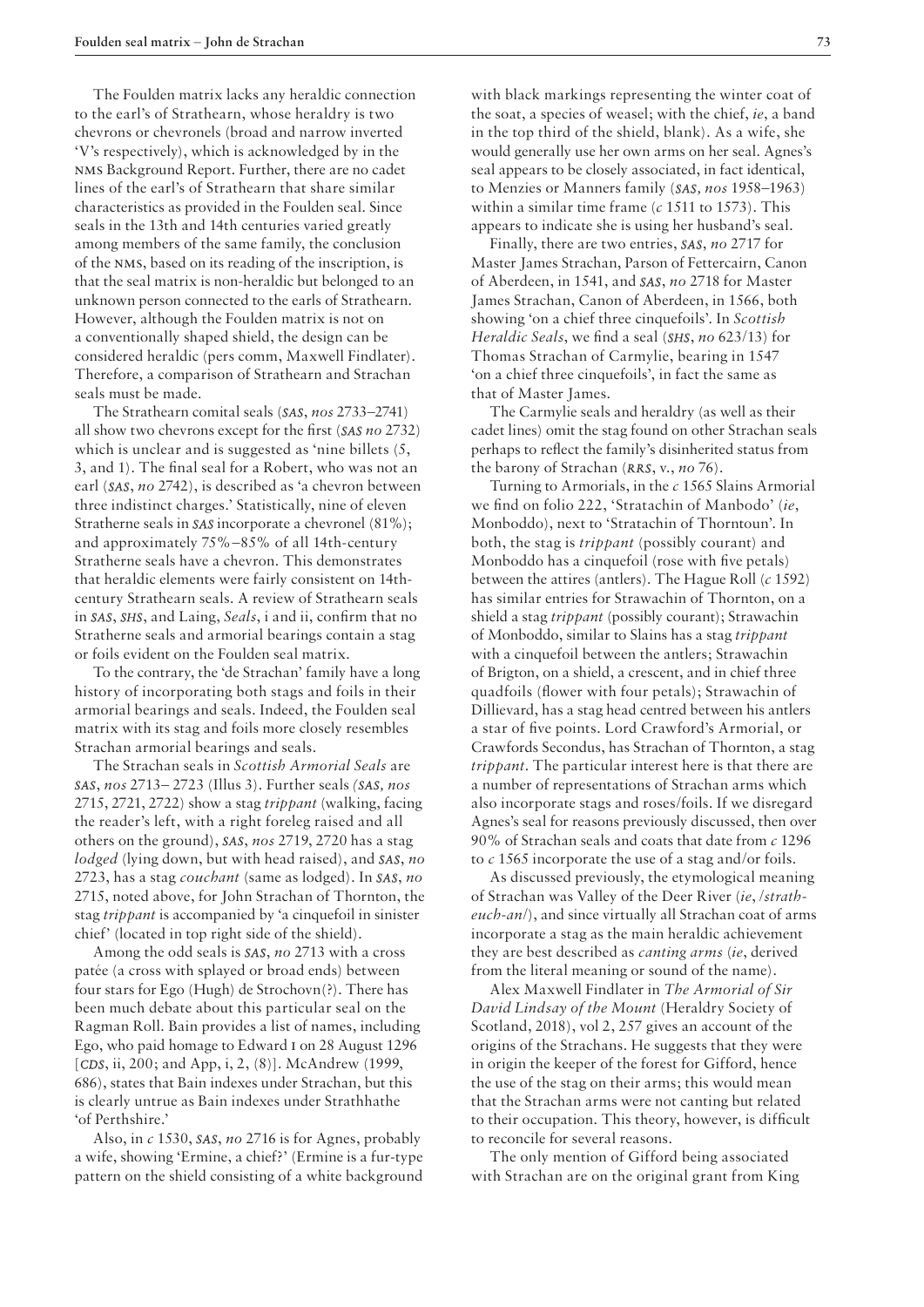William to William Gifford in *c* 1189x95 (*RRS*, ii, *no* 340). The first mention of the 'de Strachan' family is between *c* 1203x13, probably by 20 May 1212, Ranulf de Strachan witnessed a charter of Thomas de Lundie concerning the Wood of Trustach in Banchory parish (*Arbroath Liber*, i, *no* 65). Further, there are no grants that confirm if the Strachan family were ever tenants or vassals of the Gifford family, or freeholders of the barony of Strachan.

In a review of *Regesta Regum Scottorum,* ii, *Acts of William I, 1165–1214*, there are some 590 charters, yet only one pertaining to lands obtained through marriage (*RRS*, ii, *no* 320). This charter also confirms that lands granted in marriage, are 'held freely as any marriage portion is held in the whole kingdom.' In summary, during the reign of William I, there is an extremely low probability of a royal charter confirming lands obtained through marriage.

Regarding ecclesiastical sources, the barony of Strachan fell within the Bishopric of Brechin (*Brechin Registrum*, ii, *no* 1; and *Early Sources*, ii: 520, 522). A review of *Brechin Registrum* confirms the complete absence of any records associated to lands obtained through marriage.

Instead, lands obtained through marriage during this period would have generally been granted in a private charter, and with a very high probability held by the groom. As Barrow confirms, 'Charters and grants between private individuals during the reign of King William I are susceptible to very considerable losses.' (*RRS*, ii, intro §3: 68)

In probably *c* 1230, Waltheof de Strachan granted to St Andrews Priory in Fife, 'lands and timber from Goauch Wood in Strachan to be used for the construction of the cathedral church and the canons new hall in Fife. This charter also conveyed hunting rights in the forest and stipulated the prior's judicial rights in the lands of Blarkerocch' (*St. Andrews Liber*, 276–7; and *Ash*, St Andrews, App. 7, *no* 2: 241). This grant was made in perpetuity, in pure and perpetual alms.

The phonetic spelling of 'Blarkerocch' is best translated in Gaelic '*Blarcharnoch'*, meaning, 'The moor field with the Cairn.' This description uniquely fits the landscape of Bucharn Farm, in the village of Strachan, in which lay a prehistoric burial cairn, and is located west of the village centre and near the parish border. (ngr no 65935 93010; *Canmore:* Bucharn). Goauch Wood in Strachan (ngr no 66491 90784) lay immediately south of Blackhall and Blackhall Forest in Strachan, and is situated very near Strachan's northeastern border, the River Dee. The distances between these two sites confirm the Strachan family held demesne over an area equivalent to the entire modern parish of Strachan.

Also, the grant to St Andrews Priory was made in 'pure and perpetual alms.' If the 'de Strachan' family were merely occupiers or vassals of the Gifford family, the aforementioned grant would have either: (1) mentioned the rights granted in the charter were made with the consent of his feudal superior as in

*Newbattle Registrum*, *no* 91; (2) would have been witnessed by the feudal superior as in *Newbattle Registrum*, *no* 96; or (3) would have been confirmed in a separate charter held by the Priors of St Andrews in Fife as in *Newbattle Registrum*, *nos* 92, 93. However, no mention of the Gifford family is provided in Yester Writs or elsewhere. Witnesses to this charter were a number of burgesses and clerics from the priory of St Andrews, Ranulf son of Waltheof, and Philip Melville, justiciar of Scotia who was an officer of the crown. The witness list alone suggests a high probability Waltheof de Strachan was the baronial freeholder of Strachan and a vassal of the crown.

In 1264x66, the Strachan family were staunch supporters and closely allied to John Comyn, Earl of Buchan (*Exchequer Rolls*, i: clxxviii, clxxx; and 15). Their association with John Comyn appears likely through his mother, Elizabeth de Quincy (*CDS*, i, *nos* 2509, 2513). Further, the 'de Strachan' family held a moiety, or half an interest in Beath Waldeve in Fife (*Dunfermline Registrum*, *nos* 86, 87); while the other half was granted by the Countess of Buchan's grandfather, Sear de Quincy, to Dunfermline Abbey in *c* 1200 (*Dunfermline Registrum*, *nos* 66, 154; and *RRS*, ii, *no* 396).

During the First War of Scottish Independence, King Edward of England invaded Scotland and forced the abdication of King John Balliol on 10 July 1296. Shortly after, Edward held parliament at Berwick, he summoned all prominent Scots to swear fealty to him and affix their seal to the Ragman Roll. 'Those swearing fealty included earls and tenants-inchief, and their heirs, and other major land-owners' (McAndrew, 1999:663) As tenant-in-chief, the Strachans would have been required to pledge fealty. Although, there is no seal for the barony of Strachan, we must remember that as it pertains to seals 'few survive' today (McAndrew, 1999:663). In fact, the North East of Scotland is not well represented in the list of homagers in the 1296 Ragman Roll when compared to the South East (McAndrew, 2014:86–7). Also, with regard to the associated seals, which is the real focus of our attention, about 900 have survived or approximately 55% of the theoretical total' (McAndrew, 2014: 87).

In the early summer of 1308, Castlehill of Strachan was destroyed by fire, and with a high probability by forces loyal to Robert de Bruce. It has been suggested Strachan was held by those loyal to the English or Comyn cause (Yeoman, 1984,318).

The following year (*c* 1309), there was a, 'Charter of donation by John of Strachan to Sir Alexander of Seton, knight, for his vital service against all mortals, the King and his heirs excepted' (poms, Document 3/551/5; and Illus 3). Perth was an English supply base and garrison town until 1313, which suggests almost certainly the Strachan family had supported the Balliol and Comyn cause and opposed Bruce's claim to the crown of Scotland.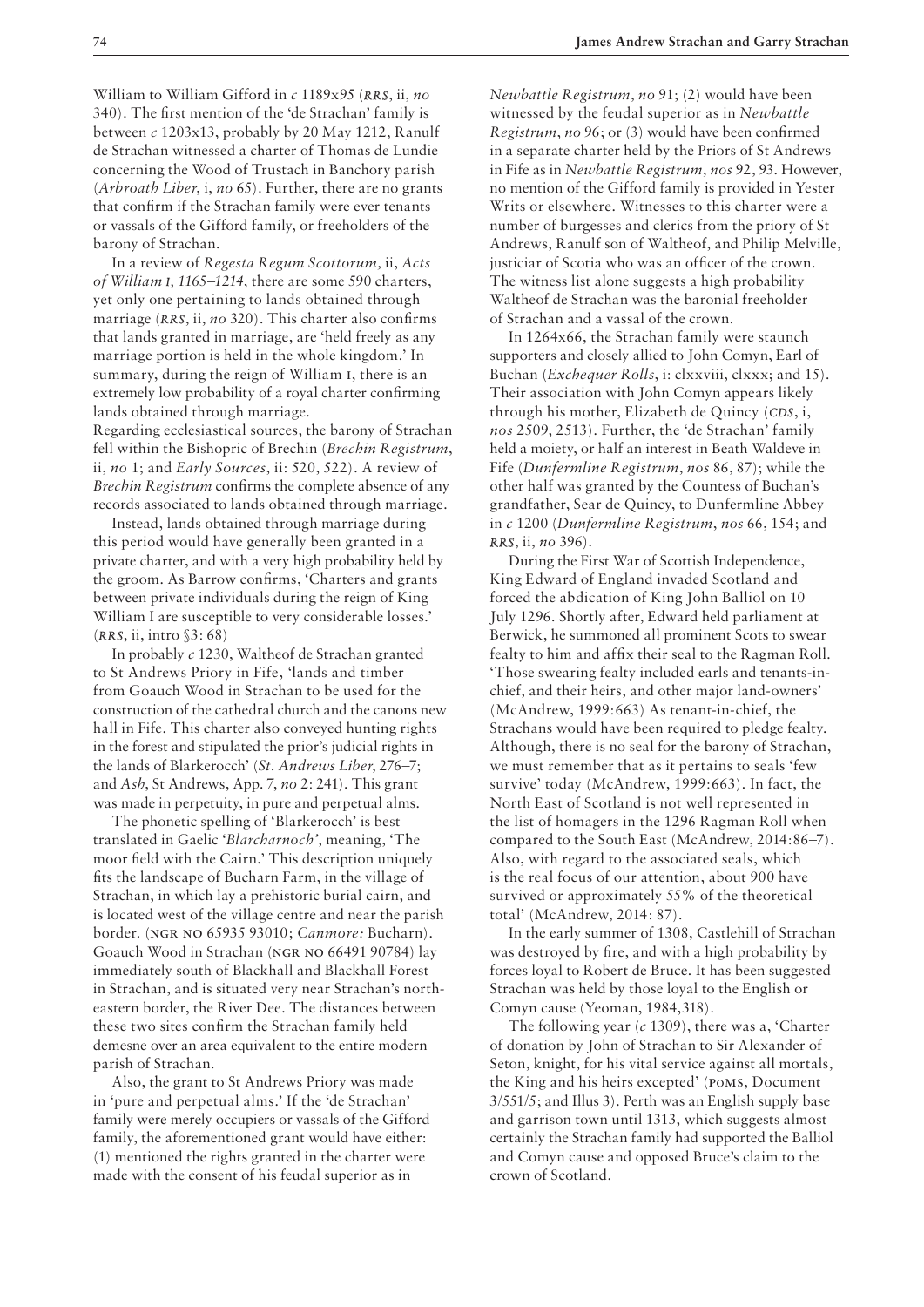In 1315, at parliament in Ayr, listed among the knights and barons many of whom had previously opposed Robert de Bruce, Ranulph de Strachan is listed below Sir Alexander Seton (Lothian) and Alexander de Rattray in the district of Gowrie, Perthshire (*RPS*, 1315/1). Lacking the title of 'Sir' it is highly unlikely Ranulph de Strachan was a knight, but with a much higher probably held baronial rank. By this date, there were no other lands associated with the Strachan family other than the lands of Strachan itself.

Ayr was a muster point for Edward de Bruce's ill-fated invasion of Ireland, which disembarked the following month, May 1315. There is no further record of Ranulph de Strachan after the 1315 parliament.

On 1 November 1315, King Robert i disinherited the barony of Strachan granting it to his ardent supporter, future High Chamberlain of Scotland, and future brother-in-law (*RRS*, v, *no* 76). This appears to be a textbook example of a general policy, by Robert i, to redistribute lands and titles previously held by those loyal to the Balliol and Comyn cause, and in turn grant these lands to his own allies to further cement their loyalty.

By 1328, the Strachan family had reconciled with King Robert i near the end of his reign, and had become ardent supporters of his son and heir, King David ii (*Panmure Registrum*, ii, 158–9; *RRS*, vi, *no* 106; Robertson, *Index*, 37–51; *Scotorum Historia*, xv, *nos* 13, 41; and *Chronical of Lanercost*, 1913: 339).

After David ii's defeat and capture at the Battle of Neville's Cross in 1348, the king was now a hostage of the English. Those families that benefited from King Robert de Bruce's earlier disinheritance now feared they too might be disinherited by another king. Subsequently, many Scottish noblemen made grants of lands and arranged marriages to those families previously disinherited, and in particular rewarded the now faithful. An important distinction is that this did not include restoring to a traitor those lands they had previously forfeited by their actions against their 'rightful king' during the War for Scottish Independence (*Homann*, 2001).

Indeed, the Strachan family were the receivers of several new grants. For example, on or before *c* 1352, King David II granted to Thomas Strachan the lands of Knock in the Mearns (Robertson, *Index*, 49–6). In *c* 1357, Thomas Earl of Mar granted to Adam de Strachan in marriage to his kinswomen '*consanguinee'* the lands of Glenkindie (*Collections A and B*: 618); and almost simultaneous to this, in 1352x7, William Keith, Earl Marischal, who at the time held possession of the barony of Strachan, granted to Ade (Latin: Adam) de Strachan the lands of Augherthyne and Scarry in Aberdeenshire (Robertson, *Index*, 49–8). It is almost certain the purpose of the grants from Earl Thomas of Mar and William Keith were invariably political and intended to provide the Strachan family reparations for

King Robert de Bruce's earlier disinheritance of the barony of Strachan.

To the contrary, the Gifford family were ardent supporters of Robert de Bruce, and their stronghold was the barony and castle of Yester in Lothian (*RRS*, ii, *no* 48; and NGR NT 5563 6668). After the Scots defeat at the battle of Falkirk, Yester fell to the English. On 25 September 1298, King Edward I disinherited the Gifford family and granted the barony and castle of Yester to Adam of Welles from Lincolnshire (NRS GD45/27/141). Yester was later in the war re-taken by Robert de Bruce, who restored the barony and castle of Yester to the Gifford family (Canmore, 'Yester Castle And Goblin Ha').

This leads to a paradox – why would King Robert i destroy Castlehill of Strachan and disinherit the barony of Strachan from the Gifford family while concurrently restoring the barony and castle of Yester? The only logical explanation to this contradiction is that the Gifford family were not the baronial freeholders of Strachan, which was instead held by the 'de Strachan' family who were staunch supporters of the Balliol and Comyn cause and actively engaged in open hostilities against Robert de Bruce and his forces.

The particular interest here is that there is no documentation existent today that explicitly confirms the Strachan family's tenure of the barony of Strachan. Rather, circumstantial evidence provided among well over a dozen charters and other reliable antiquarian sources make a powerful argument the Strachan family were the baronial freeholders of Strachan and vassals of the crown, were close allies of John Comyn, and supporters of the Balliol and Comyn cause. This summarily leading to the family being disinherited by Robert i, and therefore the seals mentioned herein (Illus 1 and 3) were almost certainly canting arms.

New research presented herein suggests a higher probability, a virtual certainty, the Foulden seal matrix has a Strachan provenance based on an etymological and epigraphic study, the chartulary, reliable antiquarian sources, and heraldry.

#### **Acknowledgements**

Special thanks to Dr David M. Bertie, Curator of Local History for Aberdeenshire at Arbuthnot Museum (retired); Dr Bruce Durie; Charles Burnett, Esq Ross Herald Extraordinary (retired); Mr Alexander Maxwell Findlater, former Chairman, Heraldry Society of Scotland; and Mrs Elizabeth Roads, Snawdoun Herald of Arms. Aforementioned individuals performed separate research and provided much needed contributions to support conclusions made herein. Permissions were further obtained to quote these individuals.

*This article is provided with the financial support of the Clan Strachan Society and Clan Strachan Charitable Trust.*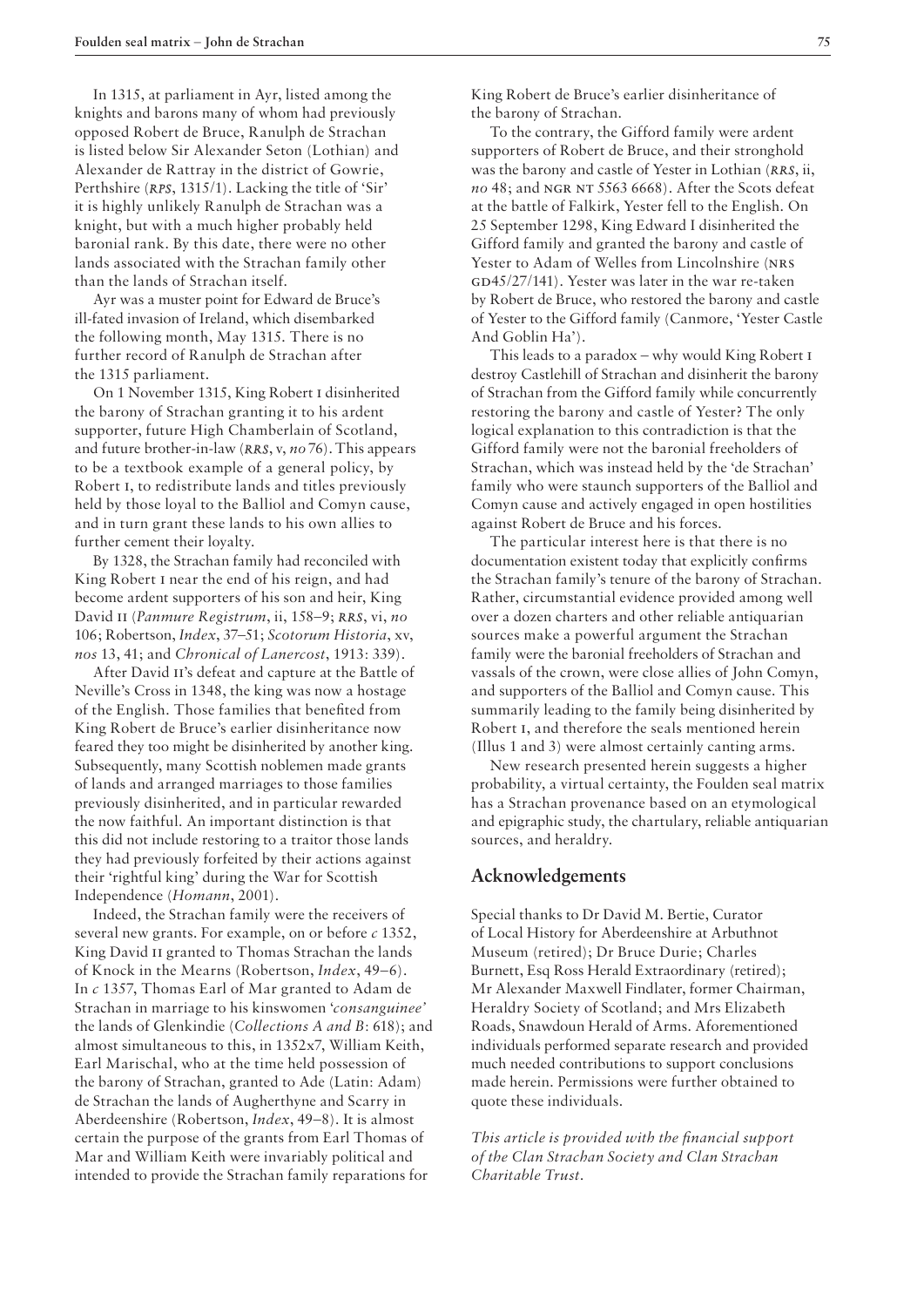#### **Table 1**

| name                   | date         | source                           |
|------------------------|--------------|----------------------------------|
| Stradhern              | c 1178x1185  | RRS, ii, nos 206, 403            |
| <b>Stardhern</b>       | c 1198       |                                  |
| Stratheren             | c1308        | RRS, v, nos 3, 23, 116, 486, 487 |
| Strathern(e)           | 1317         |                                  |
| Stratheryn             | 1313x1314    |                                  |
| Strattern              | 1320         |                                  |
| Strathanery            |              |                                  |
| Stratherne             | c 1296       | McAndrew (1999), no 3016         |
| Strathern              | c 1331       | Black (1946), 753-4              |
| Stradher               | c 1390       |                                  |
| Strathern or Strethern | c 1474       |                                  |
| Strathenri             | c 1329       | ER, i, 237                       |
| Strathawry             | $c1329 - 71$ | Robertson, index, 46-7           |
| Strathanry             | c 1457       | DR, no 452                       |
|                        | c 1304       | CDS, ii, no 1538                 |

## **Table 2**

| date          | source                                 |
|---------------|----------------------------------------|
| c 1189x95     | RRS, ii, no 340                        |
|               |                                        |
| c 1203x14     | Arbroath Liber, nos 65, 306            |
| 1239          |                                        |
| c 1219x25     | Brechin Registrum, ii, no 1            |
| c 1239        | St A. Liber, 276                       |
| c 1230x40     | Newbattle Registrum, no 96             |
| c 1278        | Dunfermline Registrum, nos 86, 87, 202 |
| c 1230x40     |                                        |
| c 1268        | ER, i, clxxviii, clxxx; and page 15    |
|               |                                        |
| c 1278        | CDS, i, nos 2509, 2513                 |
|               |                                        |
| c 1309        | Seton, ii, page 843                    |
| c 1309        | Laing, Seals, ii, no 927               |
|               |                                        |
| $c$ 1315      | RRS, vi. no 377                        |
| $c$ 1316      | RRS, v, no 58                          |
| c1325         | Panmure Register, 158-9                |
| c1325         | Robertson, Index, 1-15, 37-6, 51-37    |
| c1360         |                                        |
|               |                                        |
| $c1365 - x66$ | RMS, i, nos 123, 213, 500              |
|               |                                        |
|               |                                        |
|               |                                        |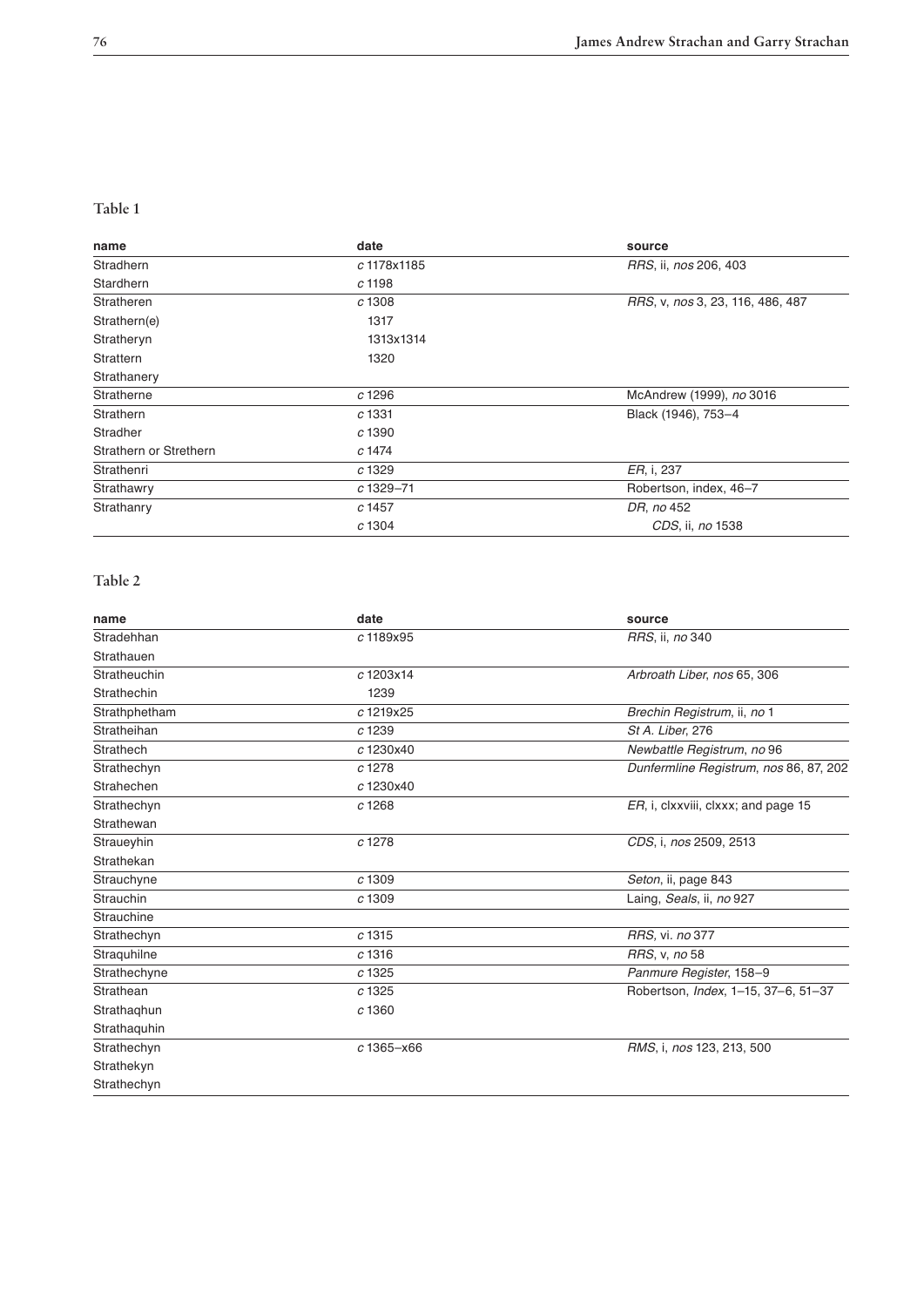## **References**

- Anderson, Alan 1922 *Early Sources of Scottish History*, volume ii. Edinburgh (Oliver and Boyd) Available [Online]: h*ttps://archive.org/stream/ earlysourcesofsc02ande#page/n7/mode/2up.*
- *Arbroath Liber* 1848–56 *Liber S. Thome de Aberbrothoc. Registrorum Abbacie de Aberbrothoc*. Edinburgh (Bannatyne Club). [Online]. Available: *https://archive.org/stream/ libersthomedeabe01bann#page/42/mode/2up.*
- *Ash, St Andrews* 1972 Marinell, Ash 'The Administration of the Diocese of St Andrews 1202– 1328.' (University of Newcastle) PhD thesis.
- Background Report (sources dated: 7 Nov 2001 x 14 Feb 2016). *National Museums of Scotland*. Provided 12 May 2016, 10:33 am.
- Black, G.F. 1946 *The Surnames of Scotland, Their Origin, Meaning, and History*, vii, pgs. 752, 753–4. New York: The New York Public Library.
- Barrow, G W S (2003), *The Kingdom of the Scots: Government, Church and Society from the Eleventh to the Fourteenth Century* (2nd ed), Edinburgh: Edinburgh University Press.
- *Brechin Registrum* 1856. *Registrum Episcopatus Brechinensis cui accedunt.* Aberdeen (Bannatyne Club, vol ii) [Online]. Available: *https://archive. org/details/registrumepiscop02brecuoft/page/n13*
- *Calendar of Writs preserved at Yester House: 1166–1503* 1916 Scottish Record Society. Edited by Charles C Harvey. Edinburgh, J Skinner and Company. [Online]. Available: *https:// archive.org/details/calendarofwritsp74harv/ page/16?q=yester.*
- *Canmore*: Bucharn (*https://canmore.org.uk/ site/36205/bucharn*; accessed 22 May 2021).
- *CDS* 1881 *Calendar of Documents relating to Scotland,* i, 1108–1272. Edited by Bain, Joseph. *nos* 2509 and 2513. Edinburgh: HM General Register House. [Online]. Available: *https:// archive.org/stream/calendarofdocume01edin #page/502/mode/1up*.
- *CDS* 1884 *Calendar of Documents relating to Scotland,* ii, 1272–1307. Edited by Bain, Joseph. Edinburgh: hm General Register House. [Online]. Available: *https://archive.org/stream/ calendarofdocume02grea#page/531/mode/1up/ search/Ego*.
- Canmore, *Yester Castle And Goblin Ha'*. [online] Available: *https://canmore.org.uk/site/56062/ yester-castle-and-goblin-h*a.
- Collections A and B 1843 *Collections for a history of the shires of Aberdeen and Banff* (Collections A and B), pg 618. [online] Available: *https:// archive.org/details/collectionsforhi00spal/ page/618.*
- Maxwell Findlater, Alex (2006) *Lord Crawford's Armorial* (formally known as The Armorial of Sir David Lyndsay of the Mount Secundus). Heraldry Society of Scotland.
- *Dunfermline Registrum* 1842 *Registrum de Dunfermelyn*. *no* 86, 87, 154, 202 [Online]. Available: *https://archive.org/stream/ registrumdedunfe00bann#page/52/mode/2up.*
- *ER* 1878 *Exchequer Rolls of Scotland,* i, 1264–1359. Edited by the Late John Stuart and George Burnett, Lyon King of Arms. Appendix to Preface, pages clxxviii, clxxx; and page 15. Edinburgh: H.M. General Register House. Republished Burlington, Ontario, Canada: Tanner Richie Publishing and The University of St Andrews, 2009.
- Ferrier, Walter WS 1831 *Letter to the freeholders and electors in the counties and burghs of Scotland, on Parliamentary reform; with a plan of reform : congenial to the law of Scotland, and not materially affecting private rights*. Walker and Creig, Glasgow, page 5.
- Grant, Alexander and Stringer, Keith 1998. '*Medieval Scotland: Crown, Lordship and Community.*' Edinburgh University Press, Edinburgh.
- Gordon, R 1636–52 'The draught of the Birs wt. the nixt parts of the river Dee' (Gordon 30). National Library of Scotland, *http://maps.nls.uk/ view/00000362.*
- Hague Rolls (1592) Koninklijke *Bibliotheck, The Hague, Holland.* (MS 130 B12) 1590–1592. The Heraldry Society of Scotland. *http://www. heraldry-scotland.co.uk/hague.html.*
- Hall, Mark 2005. *'*John of Stratherne and Alan Muschamp: Two Medieval men of Strathearn and their seal matricies.' *Tayside and Fife Archaeological Journal, volume 11, 2005,* 80–7.
- Homann, Bruce Robert, David ii, King of Scotland (1329–1371): a political biography (2001). Retrospective Theses and Dissertations.1045. *https://lib.dr.iastate.edu/rtd/1045.*
- Kingsford, H. 1929 'The Epigraphy of Medieval English Seals', *Archaeologia*, 79, 149–78.
- Laing, *Seals*, i 1850 Laing, Henry, *Descriptive Catalogue of Impressions from Ancient Scottish Seals. no* 765, Edinburgh (Bannatyne and Maitland Clubs) [Online]. Available: *https://archive.org/stream/ descriptivecata01laingoog#page/n172/ mode/1up.*
- Laing, *Seals*, *ii* 1866 Laing, Henry, *Supplemental Descriptive Catalogue, of Ancient Scottish Seals, no* 442, 927. Edinburgh (Edmonston and Douglas). [Online]. Available: *https://archive. org/stream/supplementaldesc00lain#page/154/ mode/1up/search/Strachan.*
- *St Andrews Liber* 1841 *Liber Cartarum Prioratus Sancti Andree in Scotia*; pgs. 276–7. Edinburgh (Bannatyne CLub). [Online]. Available: *https:// archive.org/details/libercartarump6900edinuoft/ page/276.*